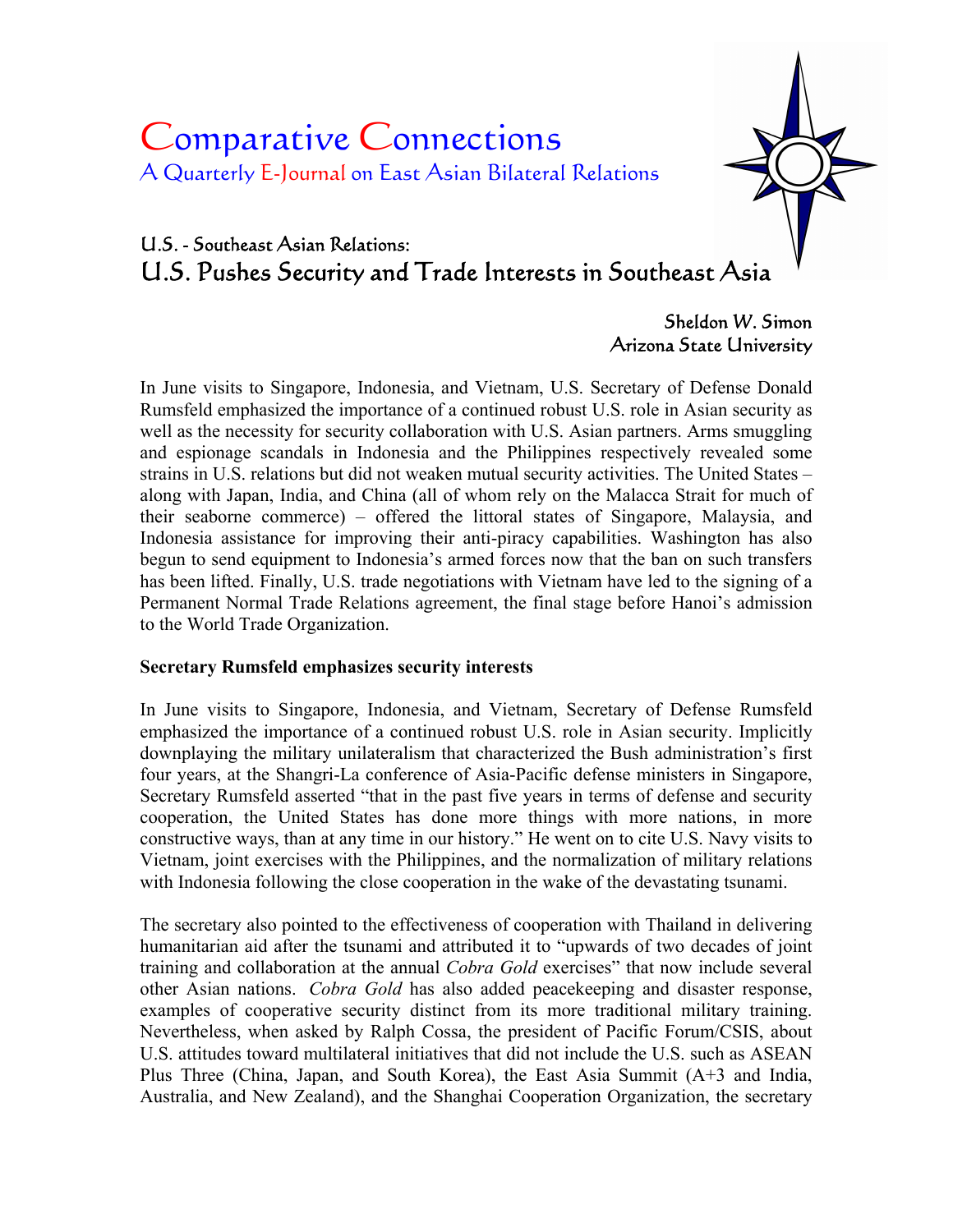gave no indication that Washington was about to join the East Asia Summit, stating that other countries were free to "join together as they wish" but also noted that most security problems were global in nature and could be better resolved through larger rather than smaller groups of states.

In Jakarta, the defense secretary received a mixed message. On the one hand, Indonesian Defense Minister Juwono Sudarsono praised the complete restoration of military relations between the two countries and promised to send more Indonesian officers for training in the U.S. He expressed gratitude for the early stages of U.S. resupply of military equipment to the Indonesian armed forces (TNI). On the other hand, President Susilo Bambang Yudhoyono urged Rumsfeld to resist criticism in the U.S. Congress that could imperil the recently restored military ties. That criticism is generated by concerns over past unpunished human rights violations by the Indonesian military, particularly related to depredations in Timor-Leste when it was still part of Indonesia.

Defense Minister Sudarsono also delivered some criticism about U.S. antiterrorism practices. Perceived in the Islamic world as anti-Muslim, Sudarsono warned Rumsfeld not to meddle with regional efforts to combat terrorism. These efforts are the responsibility of each country, and any direct U.S. action in Southeast Asia "will only create more anger and antipathy against America." This fairly harsh and public rebuke may have been addressed as much to a domestic Indonesian audience as it was to the U.S. defense secretary. With terrorist concerns and Islamic fundamentalists on the rise in Indonesia, the Yudhoyono government probably wanted to assure its citizens that Jakarta was not a U.S. client and that its own counter-terrorist policy was home grown. In fact, there has been good cooperation between Indonesian law enforcement and the FBI as well as each country's intelligence agencies, though these activities for the most part go unpublicized.

One new possibility emerged from the Jakarta talks: possible Indonesian participation in the Proliferation Security Initiative (PSI), an ad hoc group of over 60 countries that cooperate to interdict weapons of mass destruction shipments. Although last March, Indonesia's Foreign Ministry had told Secretary of State Condoleezza Rice that Jakarta would not participate in PSI, seeing it as a threat to sovereignty, Sudarsono told Rumsfeld that Indonesia would consider the proposal and might be willing to carry out some of its activities on an ad hoc basis. Currently, the only ASEAN state that participates in PSI exercises is Singapore.

In Vietnam, Rumsfeld discussed military exchanges and two Vietnam War legacies – the effects of the defoliant Agent Orange and missing U.S. service members. Vietnam has cooperated for many years on joint searches for U.S. remains. On Agent Orange, Washington has offered technical advice but will not pay compensation to victims of exposure. America's gradually developing relationship with Vietnam is designed to enhance friendships with countries on China's periphery. Vietnam's Defense Minister Gen. Phan Van Tra welcomed bilateral defense cooperation and noted that two Vietnamese military officers would be sent to a Texas air force school for English language training.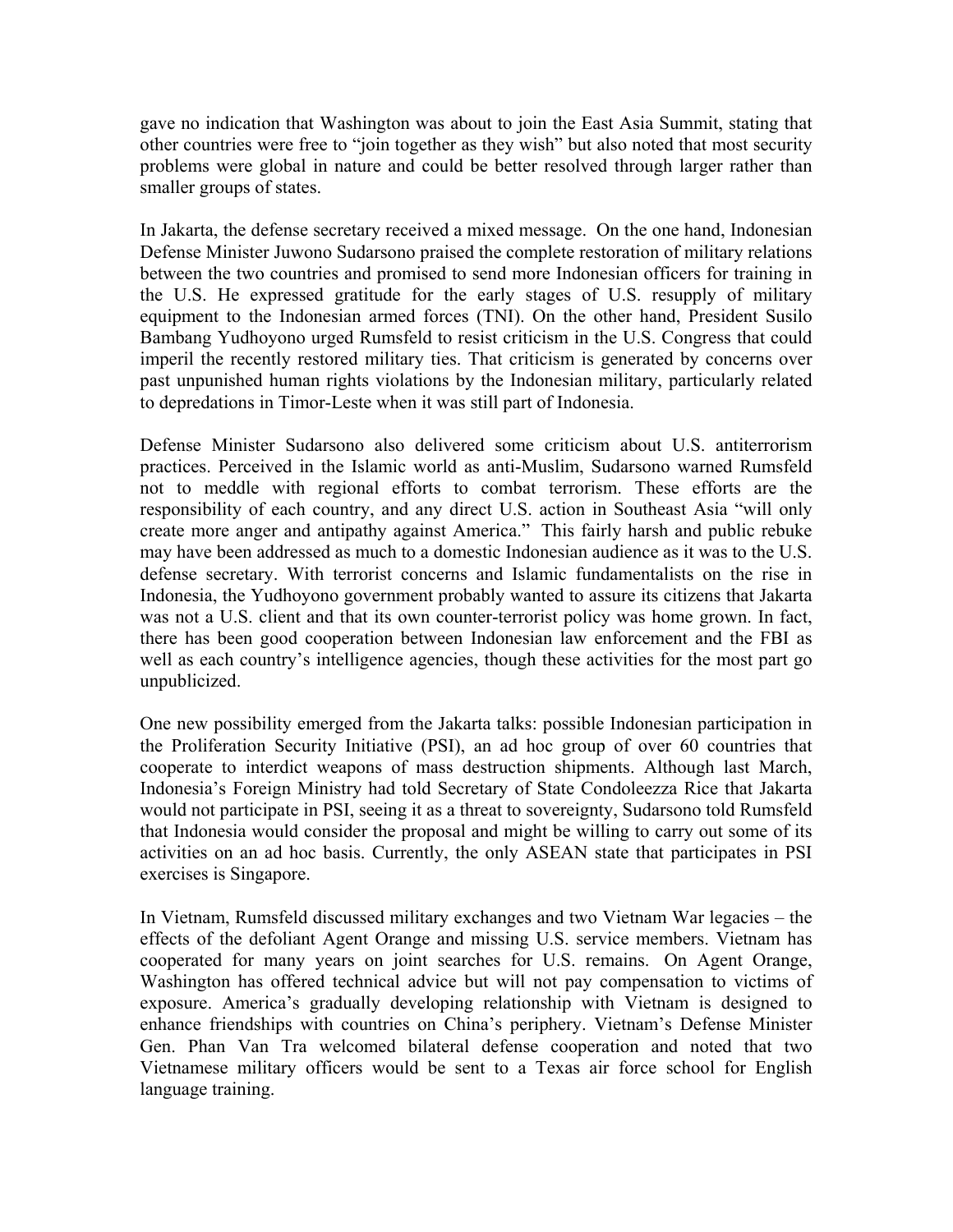U.S. and Vietnamese officials also signed a landmark agreement May 31 that lifts remaining trade barriers between the two states and paves the way for Vietnam's application to join the World Trade Organization. Vietnamese Prime Minister Phan Van Khai urged the U.S. to support Congressional approval of Permanent Normal Trade Relations.

#### **U.S. interest continues in maritime security and counter-terror cooperation**

Singapore, Malaysia, and Indonesia signed a formal agreement to coordinate anti-piracy patrols along the Strait of Malacca on April 20. (For background, see "Military Relations Restored with Indonesia, while U.S. Passes on the First East Asia Summit," *Comparative Connections*, Vol. 7, No. 4.) Since these patrols began in July 2004, piracy incidents have declined from more than 30 per year to only two from January through April 2006. The three littoral states have hot-line arrangements among their navies and coast guards and bilateral hot pursuit agreements. While Thailand has been invited to join the coordinated patrols and in late 2005 appeared to agree to do so, Bangkok has not yet participated and has specifically declined to join the air patrol phase known as "Eyes in the Sky," claiming that the cost would be too high. At the May 18 ASEAN Regional Forum (ARF) Security Policy Conference, Japan, China, India, and the U.S. pledged capability development assistance to enhance maritime security in the Strait, though no specifics were mentioned.

Indonesia and Malaysia have been wary of the prospect of U.S. patrols. They are seen by Kuala Lumpur and Jakarta as an infringement of the littoral states' sovereign rights and responsibilities in the waterway, though Singapore would undoubtedly welcome U.S. monitoring if its neighbors were to relent. The commander of the U.S. Pacific Fleet, Adm. Gary Roughead, assured Malaysia during a mid-May visit that the U.S. has no desire or intention of establishing a permanent presence in the Malacca Strait and would not infringe on littoral states' sovereignty in any way. He praised Malaysia's "leadership" in "providing initiatives in and around the Malacca Strait that are so important to the flow of commerce." Roughead also announced a new naval exercise scheduled for the end of May coordinated by the U.S. Pacific Fleet called *SEACAT* (Southeast Asia Cooperative For Antiterrorism) to help prepare countries in the region for terrorist challenges at sea. Additionally, Washington promised \$1 million in aid to the Indonesian navy.

India has also become active in Southeast Asian waters, undertaking coordinated patrols with Indonesia along their maritime boundary as well as with Thailand. The Indian navy conducts annual exercises with Singapore and passing exercises with other Southeast Asian navies. A proposed Indo-U.S. Cooperation Framework tabled by Roughead in his May visit to India, if initiated, will provide for joint patrolling of energy trade routes and anti-piracy cooperation. India also offered to share its naval expertise at the early June Singapore Shangri-La conference.

Antiterrorism conferences cosponsored by the U.S. are taking place in Southeast Asia. A three-day meeting in late April in the Philippines involved security officials and experts from 40 countries. It focused on the problem of interdicting Jemaah Islamiyah (JI) terrorists – the Southeast Asian terrorist organization linked to al-Qaeda – as they move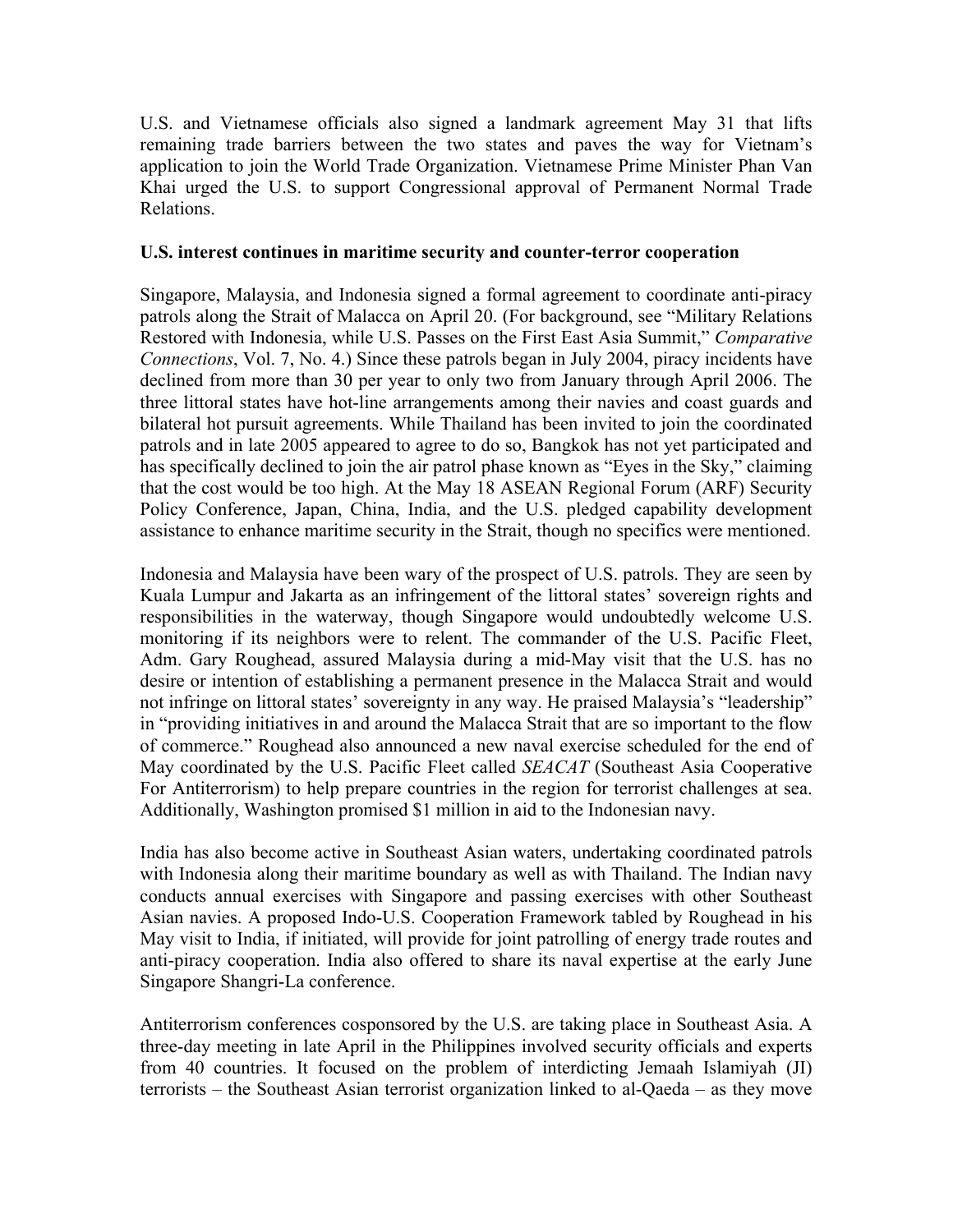among Southeast Asian states possibly infiltrating local militant groups. Another Philippine symposium on East Asian Security sponsored by the State Department and Pacific Command convened 18 countries to study the links between transnational crime and terrorism. At the Kuala Lumpur-based (and U.S. funded) Southeast Asian Regional Center for Counterterrorism a five-day conference was held in late May on cyberterrorism and protecting information technology from cyber attack. Although there are more than 1,000 jihadist websites in Southeast Asia, so far militant groups use these sites exclusively for communication and propaganda. There is no evidence that they have developed cyber-attack capabilities. Nevertheless, Malaysia announced in May that it would establish a center to counter such attacks in partnership with the U.S. software company Symantec.

### **U.S.-Indonesia military ties strengthened**

The United States has begun to implement its support for Indonesia's military (TNI) following the lifting of the U.S. embargo last November. International Military Education and Training (IMET) programs are being offered to mid-level officers of all services, and the Army's Special Forces (Kopassus) has rejoined the Pacific Area Special Operations Conference (PASOC), which met in early April in Hawaii. PASOC focuses on developing multilateral methods and procedures in combating terrorism. Human rights groups have criticized the international rehabilitation of Kopassus because none of its officers has been called to account for human rights violations in the former East Timor as well as allegations that Kopassus members helped train the notorious Laskar Jihad Islamic militia, which was involved in extensive killings in Ambon.

While official military-to-military ties were reconnecting between Indonesia and the United States, a less savory TNI-related activity surfaced. On April 9, U.S. authorities in Hawaii arrested seven individuals for attempting to purchase and illegally export to Indonesia 245 *Sidewinder* air-to-air missiles as well as a large number of sniper rifles and submachine guns. Many of those arrested were also completing licensed transactions for the export of radar equipment to the Indonesian air force. Concerns were raised in both countries about the TNI's involvement in illegal transactions. Representatives of a small company, PT Ataru Indonesia, which has supplied military equipment to TNI, went off the books for the weapons transactions, asking U.S.-based Orchard Logistics Services to keep the purchases confidential and not to seek export licenses for them. At that point, Orchard alerted Federal authorities who posed as Orchard representatives in Hawaii and arrested seven suspects, three of whom were subsequently released, including two Indonesian air force officers who were only involved with the legal radar acquisition. Two Indonesians, a Singaporean, and a Briton were ultimately charged with a variety of federal offenses including illegal arms purchases and money laundering. Curiously, these illegal transactions occurred six months after the U.S. had lifted restrictions on military sales to Indonesia. It seems that PT Ataru had two Singapore-based subsidiaries that were reportedly set up to help the TNI maneuver around the U.S. embargo. The weapons sales were probably meant for PT Ataru's inventory, though the Indonesian air force states it intends to purchase *Sidewinders* in 2007. The whole affair reflects a lack of transparency and accountability in TNI purchasing procedures.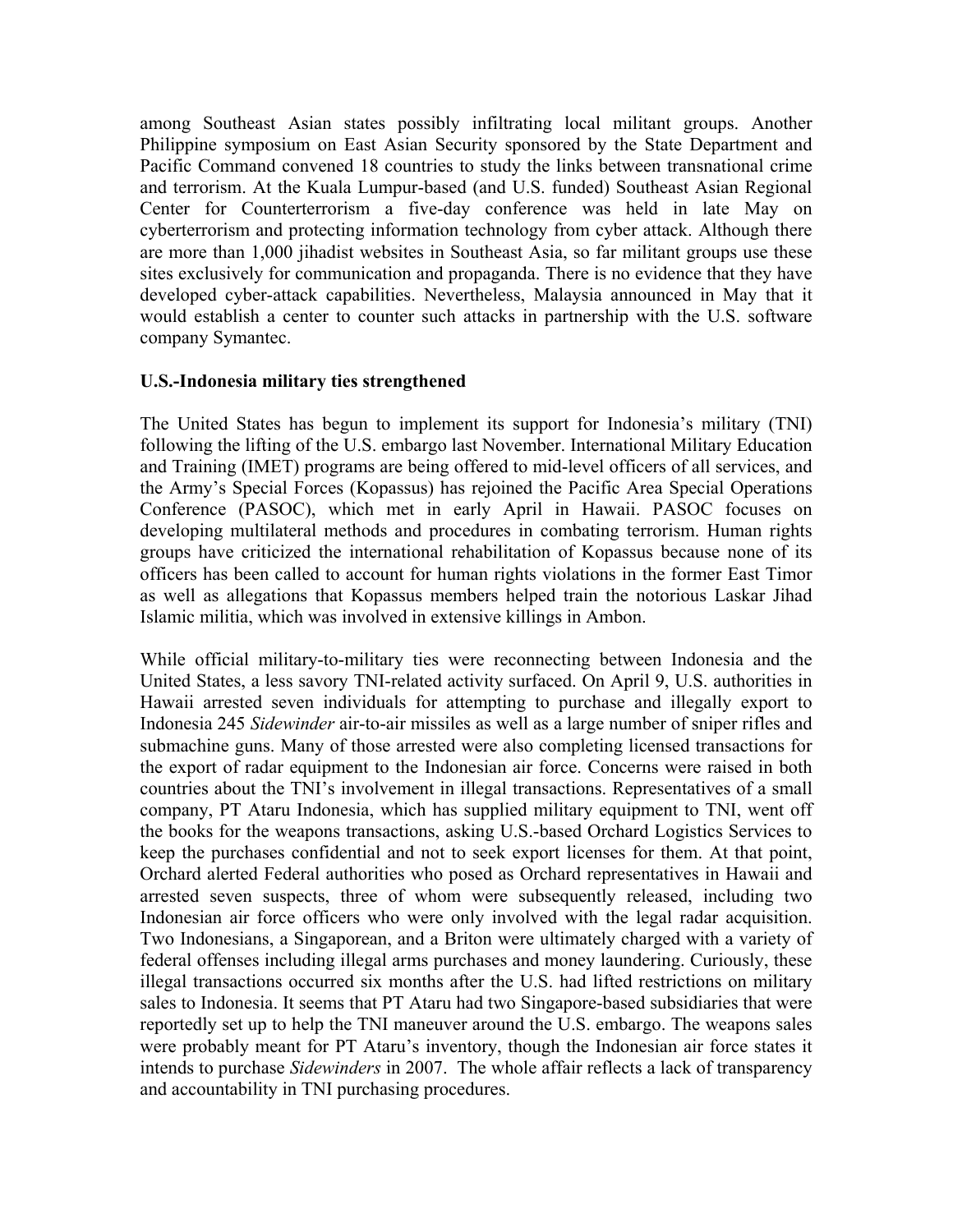Finally, Jemaah Islamiyah's acknowledged spiritual advisor, Abu Bakar Bashir, was released after 26 months in prison where he served time for a "sinister conspiracy" that preceded the 2002 Bali and 2003 Marriott bombings. Bashir was not tried, however, for complicity in the bombings per se. The U.S. Embassy was "deeply disappointed" in Bashir's release. Indonesian authorities insisted that one of the reasons they could not try the radical Islamist cleric on the more serious bombing charges was that the Bush administration refused to give Indonesian government investigators access to two senior al-Qaeda operatives in U.S. custody – Hambali and Omar al-Faruq. The latter told the CIA that Bashir had provided logistical and financial support for several terrorist attacks. Their depositions were not admissible in Indonesian courts, however.

Upon his release, Bashir disavowed violence in pursuing Islamist goals, though he still praised the fugitive JI bomber Noordin Top as a misguided "Islamic hero." Analysts of JI believe the organization has been significantly weakened through leadership arrests and factionalization and that the Malaysian national Noordin Top now leads a much smaller violent breakaway faction.

# **Spy plot muddies Philippine-U.S. relations, though ties remain strong**

The Philippines is Washington's primary recipient of security assistance in Southeast Asia, having received over \$300 million since 2000. The country has also been given funds to build roads, schools, and water systems in poor communities seen as breeding grounds for communist rebels and Islamic militants. U.S. forces are regularly involved in training and exercising with their Philippine counterparts, especially in terrorist-plagued Mindanao, and U.S. law enforcement and intelligence experts work with Philippine officials on counter-terrorism. These arrangements were further strengthened in late May as the two countries agreed on a new framework for "nontraditional threats," including terrorism, piracy, drug trafficking, disease outbreaks, and natural disasters. The new framework goes beyond the Mutual Defense Treaty that is designed to defend the Philippines from external threats. President Gloria Arroyo's government insists that it is not a treaty and, therefore, does not require Senate ratification, though some senators insist that the new agreement is a modification of the original defense agreement and should be so ratified. Nor will the new framework lead to additional U.S. troops in the Philippines.

Explaining the need for the new security arrangement, Executive Secretary Eduardo Ermita said that the mutual security treaty deals mainly with external aggression and has become obsolete with respect to the new threats enumerated above. A Security Engagement Board (SEB) will serve as the mechanism to identify and deal with nontraditional security concerns and will recommend activities that can be jointly undertaken to deal with them. While both countries' armed forces may be involved, the new arrangement is designed to be an inter-agency whole government effort. The first SEB meeting was held in Hawaii on June 9-10. It appears to formalize joint efforts in counter-terrorism, natural disaster assistance, public health, and transnational crime that have been underway between Washington and Manila for some time.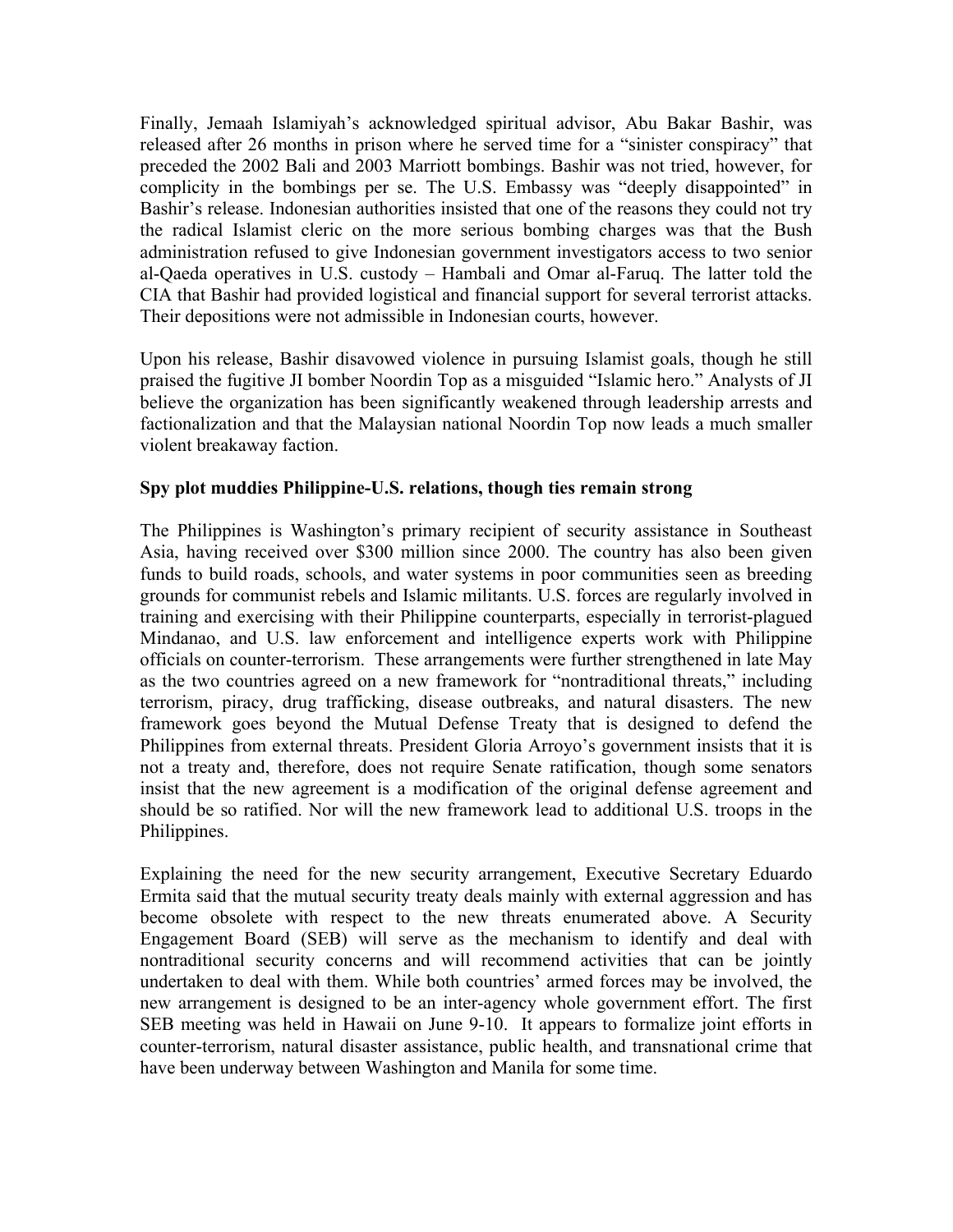One of the nontraditional threats cited by the SEB is transnational crime, of which espionage is an example. In the U.S.-Southeast Asia *Comparative Connections* articles from July-September and October-December 2005, the case of a Filipino-American spying on behalf of Philippine opposition politicians was discussed. Ermita stated that some sort of arrangement with the U.S. government is needed "on how to handle this exchange of information...." Ermita also noted that money laundering, graft, and corruption cases in the Philippines required close cooperation with the United States, because many of those under investigation had transferred assets to the U.S.

As for the espionage case, ousted Philippine President Joseph Estrada in a deposition denied that he had either solicited or received classified U.S. government documents. Leandro Aragencillo, a former U.S. marine and FBI intelligence analyst who at one time worked in the White House, pleaded guilty to espionage for illegally obtaining classified information on Philippine leaders from White House computers, passing the documents on to a co-conspirator who, in turn, allegedly sent them to Estrada and other opposition politicians in the Philippines. Although Estrada now denies receiving classified U.S. documents, he had earlier said there was nothing classified in U.S. documents he had seen.

In the Aragencillo case, U.S. prosecutors named Estrada, ex-police chief Panfilo Lacson, and former Philippine House of Representatives Speaker Arnuflor Fuentebella as "unindicted co-conspirators." Philippine Justice Secretary Raul Gonzalez in early May stated that rebellion charges could be filed in the Philippines against Estrada and the others named by U.S. prosecutors, though no such charges had yet been filed.

# **Arms sales to Thailand and an expanded** *Cobra Gold*

Unlike the Philippines where U.S. forces train Philippine soldiers in counter-guerrilla warfare against the Abu Sayyaf movement in Mindanao, the Thai government has not asked for U.S. military assistance with respect to its southern Muslim insurgency. Nevertheless, Bangkok is buying small arms from the U.S., including 20,000 new *M16A4* rifles to replace older versions used by its forces in the three southern provinces experiencing anti-government violence. In April, the Thai army also contracted to buy the latest special operations version of the *Blackhawk* helicopter for maritime defense and disaster relief. In appreciation for Thailand's earlier commitment of forces to the Iraq war (since repatriated), in late May, the United States invited Thai companies to bid on \$18 billion worth of U.S. government procurement contracts for Iraq, Afghanistan, and the local market with respect to the annual *Cobra Gold* exercises.

2006 is the 25th anniversary of the U.S.-Thai *Cobra Gold* training exercise, which ran from May 15-26. *Cobra Gold* is the largest U.S. war game conducted in Asia and varies annually in its country participants and scenarios. This year's exercise included armed forces from the U.S., Thailand, Singapore, and Indonesia. Nine other countries sent observers: Australia, China, France, Germany, Laos, Malaysia, South Korea, the United Arab Emirates, and Vietnam. *Cobra Gold 2006* emphasized peace enforcement and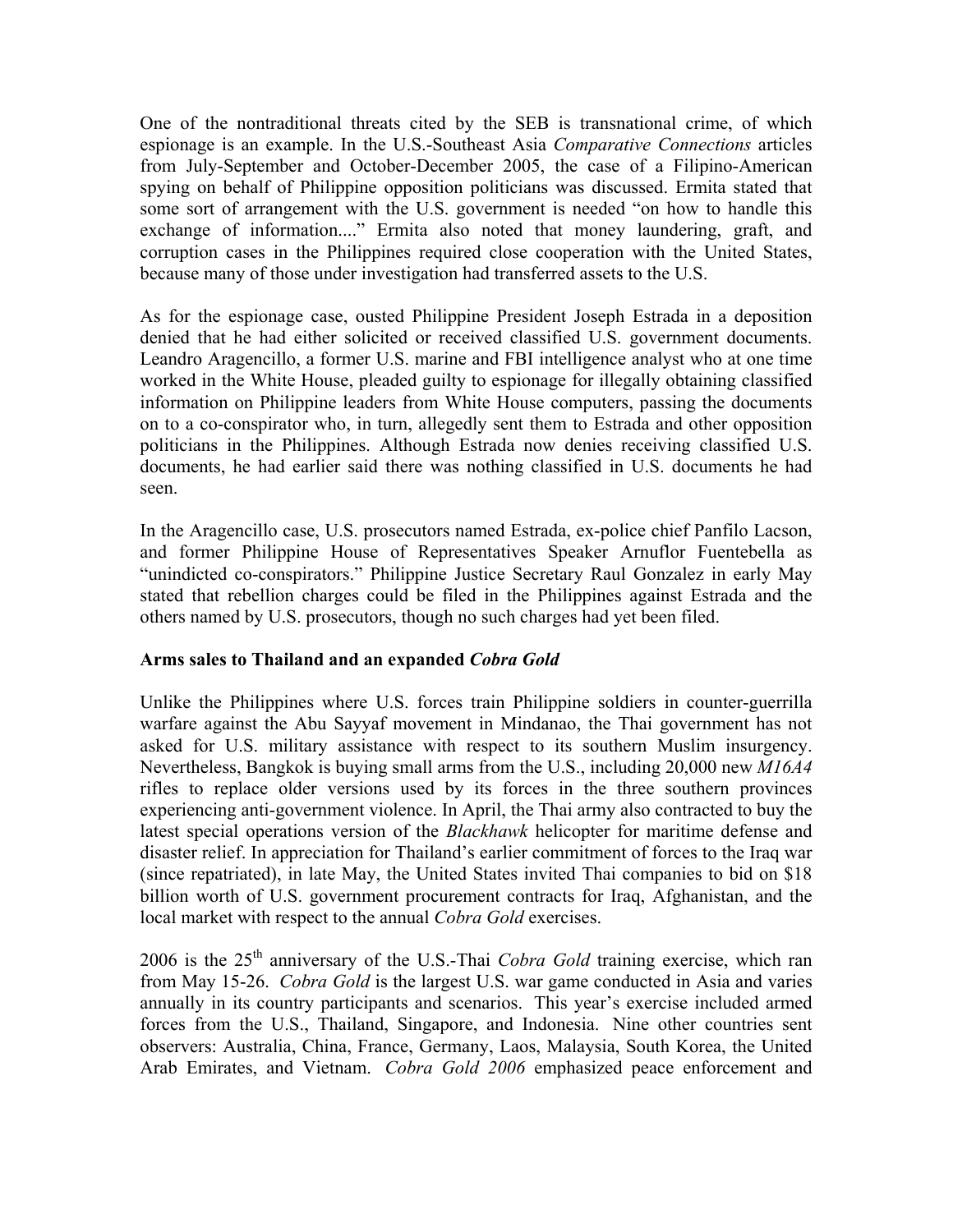peacekeeping. Indonesia's first-time participation occurred because of the exercise's emphasis on simulated UN-authorized humanitarian intervention. Jakarta sent 25 officers.

#### **Trade relations mark improved U.S.-Vietnam ties**

U.S. relations with Vietnam this quarter included trade talks with House Speaker Dennis Hastert looking toward Permanent Normal Trade Relations (PNTR) between the two countries and defense talks with Secretary Rumsfeld. Vietnam's vice chairman of the National Assembly's Foreign Affairs Committee acknowledged that his country must "keep a fine balance" in its relations with the United States and China, averring that Hanoi's interactions with both have "never been so good."

Chinese and U.S. investments in Vietnam last year were about equal at a little more than \$2 billion each. Two-way trade between the U.S. and Vietnam rose from less than \$1 billion in 2001 to nearly \$8 billion in 2005. In one of the significant new U.S. investments, Intel chose Ho Chi Minh City as the site of a \$600 million microchip plant scheduled to begin production in 2008.

With the successful conclusion of a U.S.-Vietnam trade pact, the way is open for Hanoi's accession to the World Trade Organization (WTO). The Congress must still approve PNTR status for Vietnam, for which there seems to be bipartisan support. Nevertheless, there is some concern in Congress about Vietnam's continued poor human rights record. In April, the House of Representatives passed a resolution calling on Hanoi to release from custody democracy and religious activists. Vietnam declared the resolution unacceptable interference in its internal affairs. Additionally, in early May, the U.S. Commission for International Religious Freedom recommended that Secretary of State Rice keep Vietnam on Washington's list of "countries of particular concern" where it has been since 2004. While Washington has acknowledged positive changes in Hanoi's treatment of religion, its name has not yet been removed.

To facilitate its WTO application, Vietnam has passed legislation on foreign investment, corporate law, intellectual property rights, and tourism to bring its legal system in line with global rules. Vietnam has also agreed to Washington's insistence that it be designated a "non-market economy" for 12 years, permitting the United States to impose quotas if it believes Vietnam is dumping garments or other products. This designation is probably designed to assuage U.S. textile manufacturers.

#### **U.S. censures Burma on human rights, moves to admit refugees**

After months of deliberations with respect to provisions of the Patriot Act, the Bush administration decided in early May to move toward admitting over 9,000 Burmese refugees from minority ethnic communities sheltering in northern Thailand. Because of their indirect support for armed rebels against the repressive military junta, the refugees were in technical violation of U.S. antiterrorism law that denies entry into the U.S. to anyone supporting terrorist or armed rebel groups. Secretary Rice signed a waiver for those Burmese refugees in the Thai camps, though that waiver does not apply to a smaller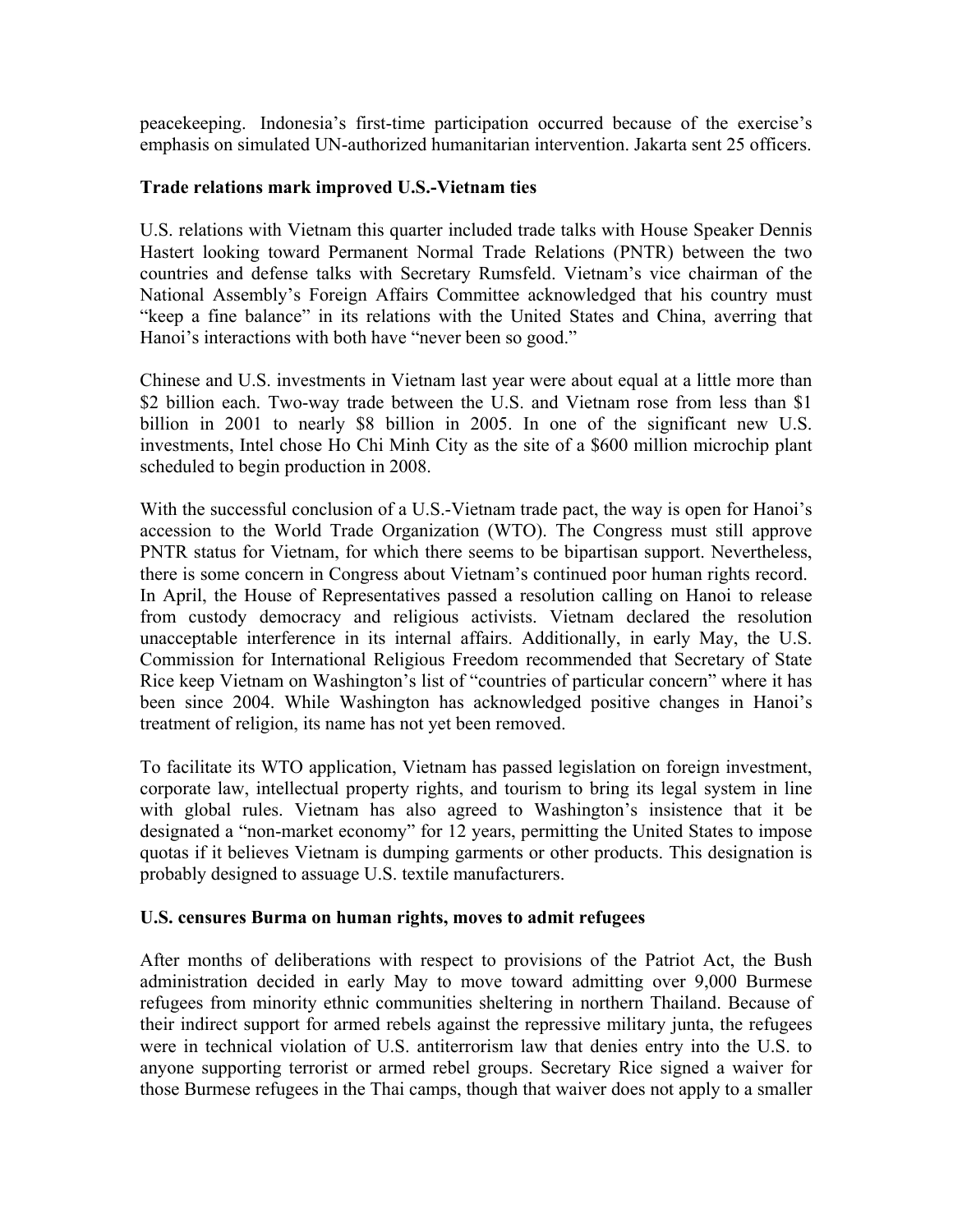number of refugees housed in Malaysia and Cambodia. Separate waivers would be required for them. Moreover, UN officials noted that admission to the United States would still be denied to Burmese refugees who had been members of armed rebel groups.

On May 18, the Bush administration renewed financial and other sanctions against Burma after the junta extended the state of emergency under which it has ruled since 1997. At the end of the month, Secretary Rice called once again "for the immediate and unconditional release of all prisoners of conscience, including Aung San Suu Kyi, Nobel Laureate and leader of Burma's democracy movement." The junta's response was to extend Suu Kyi's house arrest for another year because, according to the national police chief, she constituted a threat to the state. Diplomatic tensions between Washington and the Burmese regime intensified in June when the U.S. announced plans to introduce a resolution in the UN Security Council that would describe the situation in the country as "a threat to regional security." While the U.S. proposal is supported by Britain, France, and several other Council members, opposing views were reportedly expressed by Japan, China, and Russia. In December 2005, the U.S. pushed the Security Council to hold a briefing on human rights problems in Burma; and in a second briefing in late May, UN envoy Ibrahim Gambari told the UNSC about his recent trip to Rangoon where the junta permitted him to meet with Aung San Suu Kyi. (This visit occurred before the junta extended her house arrest in late May for another year.)

### **Conclusion**

Over the past quarter, the U.S. engaged in a flurry of bilateral security and economic activities with Indonesia, the Philippines, Malaysia, and Vietnam, as well as multinational security conferences and the annual *Cobra Gold* exercise. All of these attest to Washington's sustained interest in Southeast Asian affairs. However, regional concerns persist that the Bush administration remains inordinately focused on radical Islamist terrorism, perceives Southeast Asia to be of tertiary concern with the exception of terrorism, and has not accepted the prime condition for joining the East Asia Summit by signing ASEAN's Treaty of Amity and Cooperation (TAC). Adherence to the TAC would not inhibit U.S. military deployments in the region and would provide a U.S. voice in what could become an important regional international deliberative body. The Bush administration should reconsider.

# **Chronology of U.S.-Southeast Asia Relations April-June 2006**

**April 4, 2006:** Indonesian Trade Minister Mari Pangestu arrives in Washington to discuss economic relations and announces the revival of the U.S.-Indonesian Trade and Investment Forum with Deputy Secretary of State Robert Zoellick. Pangestu encourages U.S. investors to come to Indonesia.

**April 4, 2006:** Indonesia's Special Forces (Kopassus) rejoins the U.S. Pacific Area Special Operations Conference after Washington lifted its military embargo.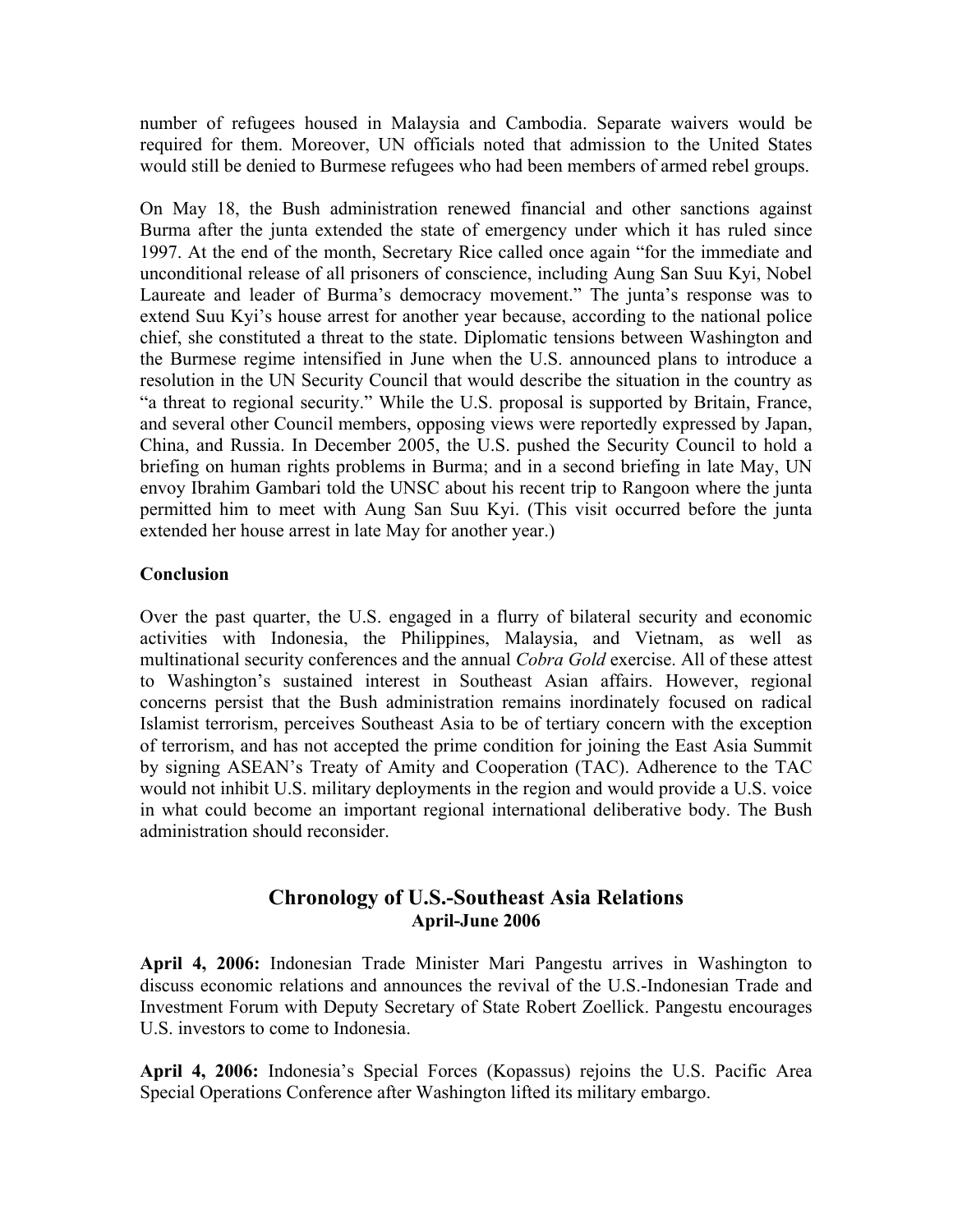**April 6, 2006:** Sixth Proliferation Security Initiative exercise takes place in Darwin, Australia simulating the air interception of WMD. Australia, Japan, New Zealand, Singapore, and the U.S. participated in the three-day event, and 26 other countries sent observers.

**April 8, 2006:** Thailand contracts to buy six special operations versions of the Sikorsky *Blackhawk* helicopter for maritime defense and disaster relief.

**April 14, 2006:** House of Representatives Speaker Dennis Hastert visiting Hanoi affirms multidimensional cooperation between the United States and Vietnam and support for concluding negotiations for Vietnam's entry into the World Trade Organization (WTO).

**April 16, 2006:** The United States freezes the funds of jailed Indonesian Jemaah Islamiyah leader Abu Bakir Bashir and three other members of the militant network and is seeking to have their names added to a UN list of terrorists linked to al-Qaeda. Bashir dismisses the action because he says he has no funds in the United States.

**April 16, 2006:** An Indonesian arrested in Hawaii for smuggling weapons from the United States is a supplier of spare parts to the Indonesian army.

**April 20, 2006:** Singapore, Malaysia, and Indonesia signed a formal agreement to coordinate anti-piracy patrols along the Strait of Malacca.

**April 21, 2006:** Cambodian Prime Minister Hun Sen rejects U.S. request to send troops to Iraq in noncombatant roles.

**April 23-30, 2006:** The Fourth Indonesia-U.S. Security Dialogue takes place in Washington, D.C. U.S. technical assistance for Malacca Strait patrols is discussed.

**April 24, 2006:** Malaysian International Trade Minister Rafidah Aziz states that any free trade agreement negotiated with the U.S. would not permit encroachment on Malaysia's socio-economic goals. FTA negotiations are scheduled to begin in July.

**April 25, 2006:** The annual U.S.-sponsored Symposium on East Asia Security opens in the Philippines with most Asia-Pacific nations represented. Emphasis is on the linkages between transnational terrorism and transnational crime.

**April 28, 2006:** State Department's *Country Report on Terrorism* states that there is no evidence of al-Qaeda involvement in Thailand's southern Muslim terrorist activities.

**May 4, 2006:** Bush administration moves to resettle in the U.S. some of the Burmese refugees in Thailand, though many will remain in refugee camps because of stipulations in the Patriot Act that exclude anyone supporting terrorist or armed rebel movements.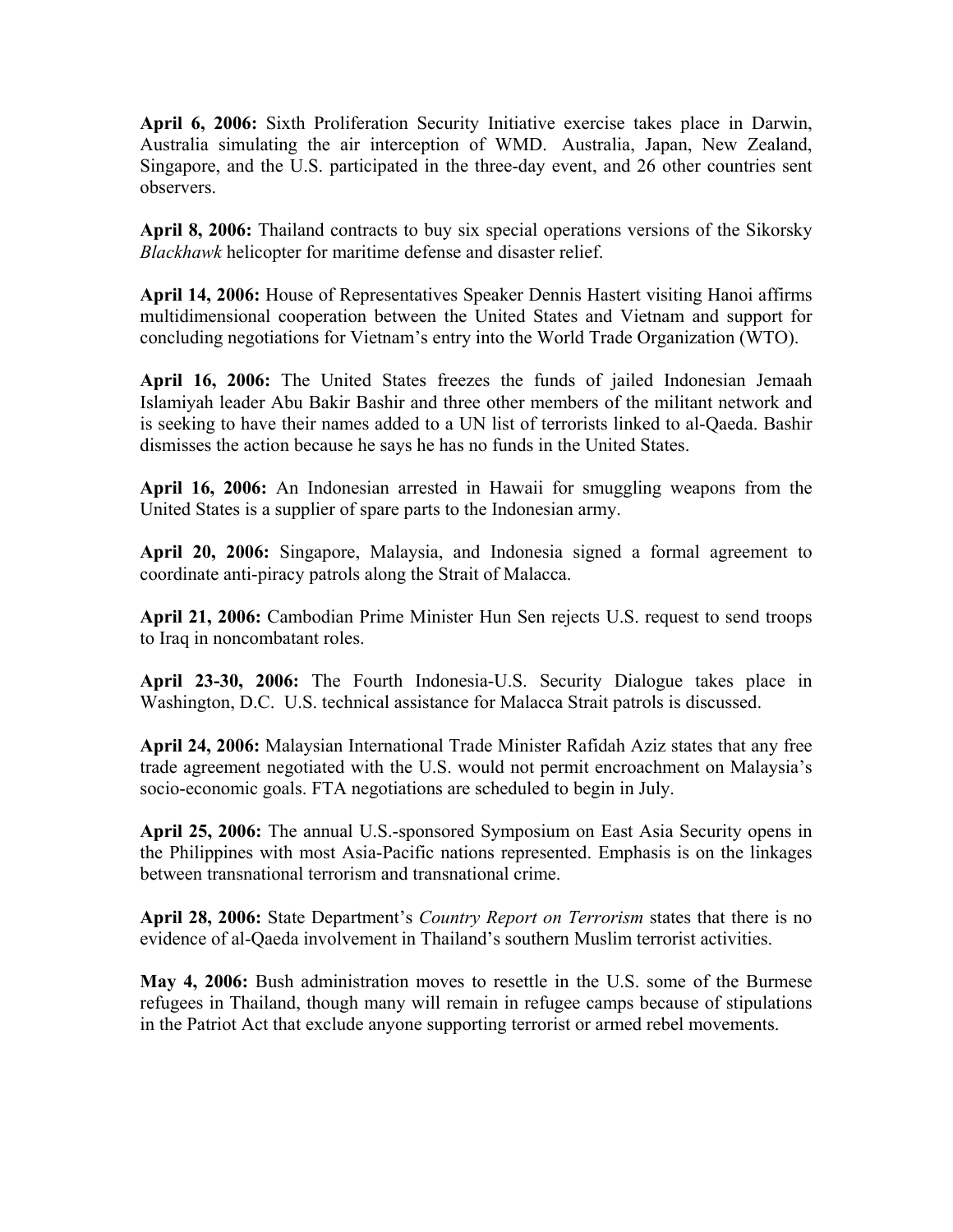**May 4, 2006:** Vietnam Foreign Ministry spokesperson says Hanoi has repeatedly asked the U.S. to remove Vietnam from a State Department list of "countries of particular concern regarding religious freedom," stating Vietnam's continued inclusion "fails to accurately reflect the situation of religious freedom in the country."

**May 5, 2006:** Indonesian President Yudhoyono offers to mediate between the U.S. and Iran regarding the latter's nuclear program. The offer was made during Iranian President Ahmadinejad's Jakarta visit.

**May 11, 2006:** Pacific Fleet Commander Adm. Gary Roughead states the U.S. has no desire for a permanent presence in Southeast Asia or to infringe on Southeast Asian states' sovereignty in any way.

**May 14, 2006:** In Washington talks, Vietnam and the United States reach an agreement on the conditions for Hanoi's accession to the WTO, which will occur later this year.

**May 15-26, 2006:** The 25<sup>th</sup> annual *Cobra Gold* military exercise takes place in Thailand with the U.S., Thailand, Singapore, Indonesia, and Japan as participants.

**May 16, 2006:** U.S. Ambassador to Thailand Ralph Boyce warns that Thailand's political stalemate need to be resolved soon, or foreign investment could be negatively affected. The Thai Supreme Court invalidated the April election, and a new vote has yet to be scheduled.

**May 18, 2006:** President Bush renews sanctions against Burma for failing to take steps toward the restoration of democracy.

**May 18, 2006:** Japan, China, India, and the U.S. pledge capability development assistance to the littoral states for maritime security enhancements in the Malacca Strait at ASEAN Regional Forum (ARF) Security Policy Conference.

**May 18, 2006:** Bush administration renews financial and other sanctions against Myanmar after the junta extended the state of emergency under which it has ruled since 1997.

**May 19, 2006:** Secretary of State Condoleezza Rice asks visiting Indonesian foreign affairs minister to convey thanks to President Yudhoyono for urging Iran to be a responsible member of the international community by insuring that its nuclear energy program is entirely peaceful and that Tehran would abide by its international obligations.

**May 20, 2006:** UN special envoy Ibrahim Gambari is allowed to meet Aung San Suu Kyi, raising hopes that she would soon be released from house arrest.

**May 22, 2006:** Adm. Roughead announces that a series of joint exercises are lined up in the Philippines that will include antiterrorism.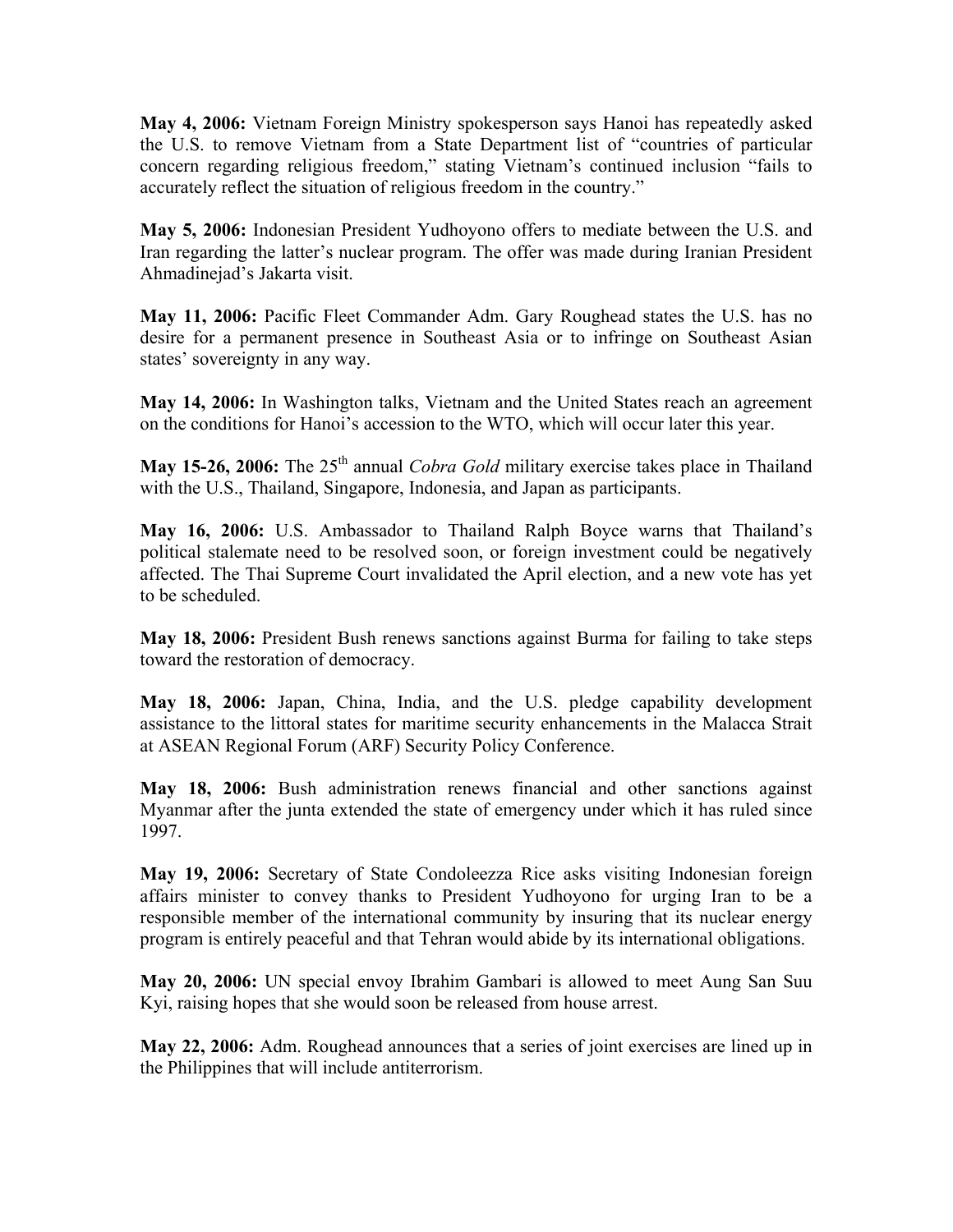**May 22, 2006:** The U.S. naval hospital ship *Mercy* docks in Manila to begin a four-week medical mission primarily in the southern Philippines. The *Mercy* is beginning a fivemonth deployment to the Asia-Pacific.

**May 23, 2006:** State Department calls on Burma to release detained democracy leader Aung San Suu Kyi when her house arrest expires this week. State also calls for reengagement by the ruling junta with all political actors.

**May 24, 2006:** U.S. and Malaysia inaugurate senior officials dialogue on economic and security issues. Assistant Secretary of State Chris Hill attends the meeting in Putrajaya.

**May 27, 2006:** Aung San Suu Kyi's house arrest extended another year by Myanmar ruling junta.

**May 28, 2006:** President Bush offers \$500,000 in emergency aid to Indonesia in the wake of the devastating earthquake that struck Yogyakarta. The amount rose to \$5 million May 30 along with a promise of 100 medical personnel.

**May 30, 2006:** U.S. government gives a \$500,000 reward to two Filipinos who helped capture an al-Qaeda-linked suspect implicated in a deadly ferry bombing. The reward came from the State Department's "Rewards for Justice" program.

**May 30, 2006:** The U.S. and Singapore navies launch the 12<sup>th</sup> annual *Cooperation Afloat and Readiness and Training* (*CARAT*) exercise with 11 ships, a submarine, and two aircraft. This year's exercise focuses on maritime conventional warfare.

**May 31, 2006:** The U.S. and Vietnam sign a bilateral market access agreement required for Vietnam's bid to join the WTO.

**May 31, 2006:** U.S. marine medical personnel from Okinawa establish a field hospital in the Indonesian town of Bantul devastated by the Yogyakarta earthquake.

**June 3, 2006:** At the Shangri-La Defense Ministers Conference, Secretary of Defense Rumsfeld declares Iran to be "one of the leading terrorist nations in the world." That coincides with State Department efforts to create a multilateral set of incentives with European partners to entice Tehran to give up its uranium enrichment program.

**June 5, 2006:** Visiting Vietnam, Secretary Rumsfeld agrees to broaden defense cooperation, though no mention is made of U.S. navy port calls at Cam Ranh Bay.

**June 5, 2006:** U.S. Pacific Commander Adm. William Fallon visits U.S. forces engaged in civic action programs in Mindanao. A few days earlier the U.S. hospital ship *Mercy* provided free medical services to local villagers in the area.

**June 5, 2006:** State Department's annual *Report on Human Trafficking* rates Myanmar and Laos at its lowest level with respect to human trafficking. Cambodia, Indonesia, and